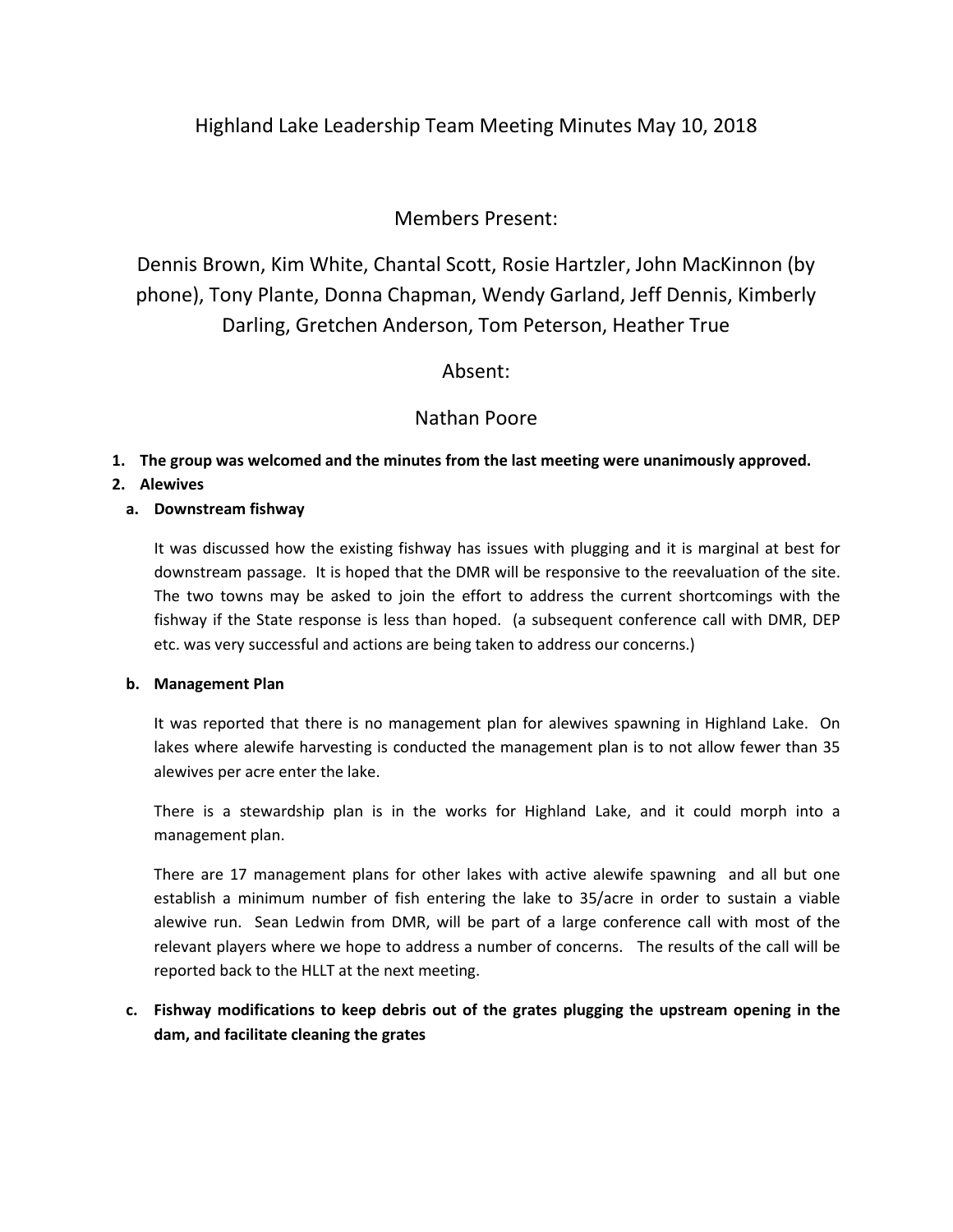This issue was discussed and will be part of the phone call with DMR as mentioned above. Even though the cleaning rake has been modified to facilitate cleaning of the fishway rack, this is not sustainable and hopefully will be addressed this year.

#### **3. Compensation Fee Discussion on what to do with the \$7,300 at CCSWCD**

Stormwater compensation fees, an option that is available to developers who meet certain criteria allows those developers to pay a fee for the amount of phosphorus that they cannot remove after they have reduced the allowed amount by a minimum of 60% through natural buffers. The fees are retained by CCSWCD until a large enough sum is collected and/or a project outlined where the funds could be used.

Options for projects include:

- 1. Permit change and land use (trails, vegetative buffer, agriculture…)
- 2. Treating Stormwater runoff, not just fixing the erosion problem, but treating the Stormwater from the site
- 3. Long term projects—District, operation maintenance plan for private roads with inspections etc.

This money can be used post Watershed Survey. Site that is chronic erosion site that had 319 funds used, but is still an issue where it is difficult to get 319 funds, but this could be an option. It could also be used to assist with a manure storage and management plan.

The current sum is \$7,300 and it has gone unused since 2010, suggesting that this option within the regulations is questionable at best. It was decided that the money should be left as a reserve until more is known about the Rand Farm, along with the results from the Watershed Survey.

#### **4. Horse Farms**

Heather True has made contact with the owner of the Rand Farm and discussed the concerns with the manure as a source of phosphorus to the lake. The owner has the property up for sale and it could be a potential new owner's responsibility to address manure management.

It was decided to treat the Rand Farm as a special project, and that it should be communicated that we collectively (DEP/District/Towns/HLA) want to help them. This property will be handled as an "opt-out" on the May 19 watershed survey.

Water samples taken during a rain event from both streams leading from the farm site which are intermittent but flowing this time of year. One drains to Macintosh brook, the other drains to the headwaters of the "ridge road brook". Samples were pretty high for concentrations in the stream that flows to Macintosh Brook, and very high in the "ridge road brook".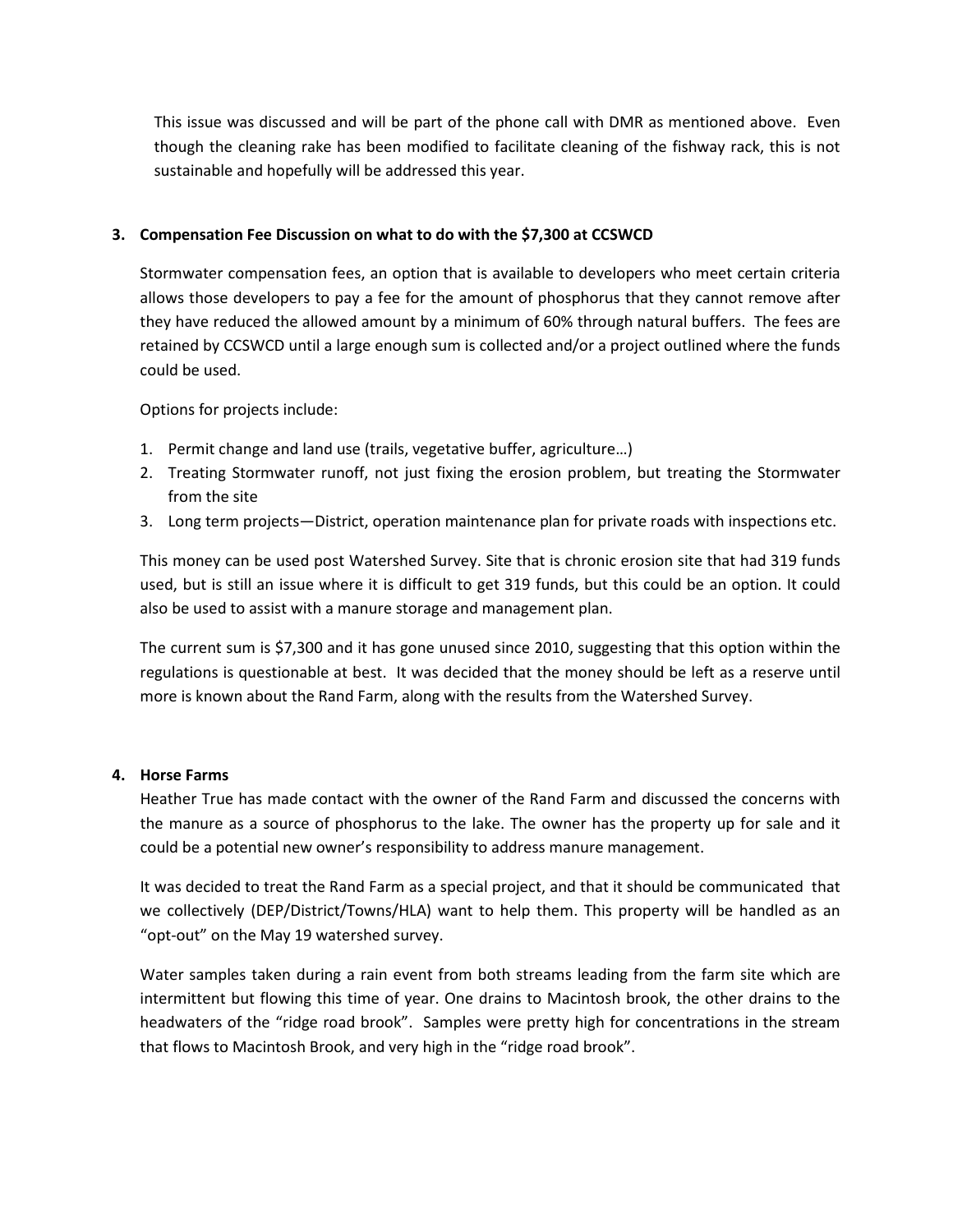Suckfish brook—The McDermott's have a smaller farm whose drainage flows to Suckfish Brook. This will also be treated as a special project, and handled as "opt-out" from the May 19 watershed.

The question was raised if Natural Resource Conservation Service funds might be available to help mitigate the phosphorus runoff from the farm, but it was stated that those funds are ONLY applicable to farm raised food production, not for horses.

### **5. Three possible short term policy issues were discussed for consideration until new ordinance language is approved through Ordinance Committee, HLLT and the Towns:**

#### **a.Photographing lakeshore for permit facilitation**

The Portland Water District photographs the perimeter of Sebago Lake for use by Code Enforcement in the surrounding towns. The photographs are linked to GPS coordinates through Google Earth street view and is available only to Code Enforcement. This tool is currently used in Windham on Sebago. The photos are taken with a special camera from a pontoon boat. The tool ends up saving the code enforcement a lot of time. More discussion on this will follow at the next HLLT meeting after getting more input from Chris Hansen CEO from Windham. An example of where this might be used is in a report from a Road Association member is a report of a parcel being clearcut near the shoreland and enforcement had not been notified.

Rosie Hartzler is going to follow up with Lake Environmental Association (LEA) to learn more details regarding how the LEA photographed shoreline property.

**b. Waterfront permit applicants sign document listing Shoreland regulations to assure that they are familiar with the full set of requirements within the Shoreland Zone.**

LEA uses this as an education piece and requires people to sign it before getting their permit to do projects within the shoreland zone. Other perspectives suggest that the handouts that are provided accomplish the same thing without the need to keep the signed copy on file. Ignorance of the ordinance is not an excuse from a citation for violating the ordinance.

# **c. Need for 3rd party review of any Planning Board projects within a lake watershed until review process holes are addressed.**

It was observed in a number of Town Council and Planning Board meetings that if the DEP approved a Stormwater Permit or other requirement, that the perception was it must be OK. It was learned through a recent Stormwater Permit appeal process that the one engineer who reviews all subdivisions in Southern Maine said he "spot checks" the sites and doesn't have the time to do a full inspection or visit any of the sites. He has less than 8 hours of review time for any subdivision. A number of errors were missed, and this is very concerning, not just Highland Lake, but on all subdivisions.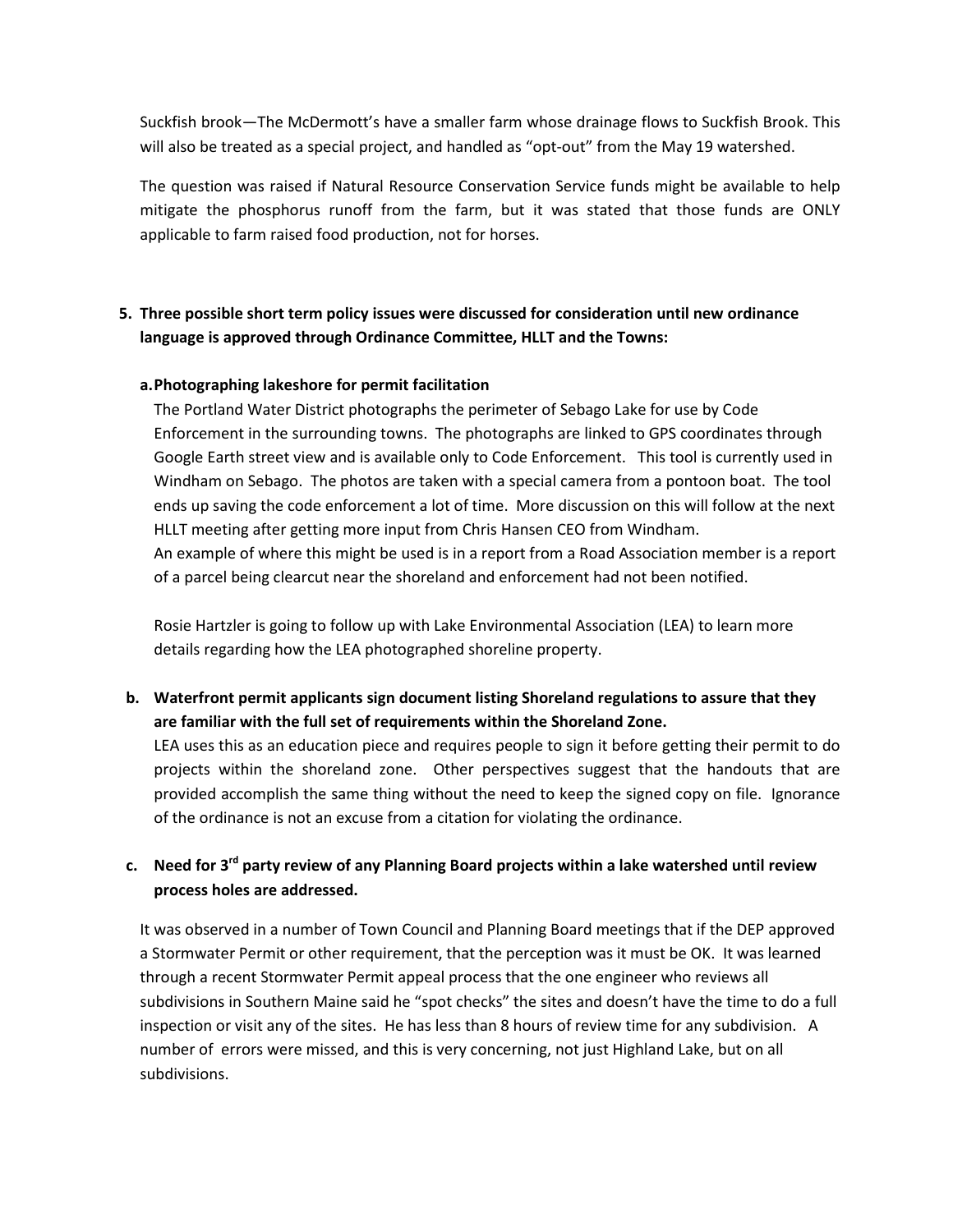Jeff Dennis offered that the phosphorus is complicated, and a broad range of skills is required to perform a thorough review. The skills of the professional engineers submitting permits range from very good and responsible to marginal at best. If a  $3^{rd}$  party is contracted to perform a review, It is critical that the specific work scope of a  $3<sup>rd</sup>$  party review be spelled out ahead of time.

Typically the applicant pays for the  $3<sup>rd</sup>$  party review when required by a town or the DEP.

It was reported that Windham puts general engineering services out for every few years, they have agreements with other firms and puts them through a process looking for qualifications. Windham will look into scope of work for development reviews within the watershed and will also talk to the town engineer.

Windham—Town's Long Range Planning committee is looking at ordinance language and encourages this group to attend that, particularly those from the Ordinance committee.

### **4. Committee Updates**

**a. Education and outreach** has upcoming meetings with the road associations, including one on gravel roads maintenance and repair. A Power Point presentation has been developed by Gretchen and John Maclaine for this seminar.

Dennis pointed out that It has become clear through recent communications that in person communication is the best way to send a message. We have to go to the watershed residents; they're not all going to come to us.

The Committee is was informed about a project based learning initiative with Windham Middle School  $8<sup>th</sup>$  graders thathopefully will become a part of the HLA's ongoing outreach.

**b. Watershed Survey** is on track with tech leaders, though there are some issues with the mapping. John MacClain and DEP will step in and get the maps completed by the time of the survey. Only 10-12 opt out letters came back so far.

### **Ordinance Committee** no updates yet,

**c. Water Quality Committee -** DEP has an intern that can designate 3/5 of their time, Karen Wilson has also found an intern, which will end in August but the money that HLA is contributing may extend into the school year. Key personnel will be going through all of the protocols on the lake in the next week to ensure everyone is on the same page.

#### **5. Other**

Next Meeting is on June 19